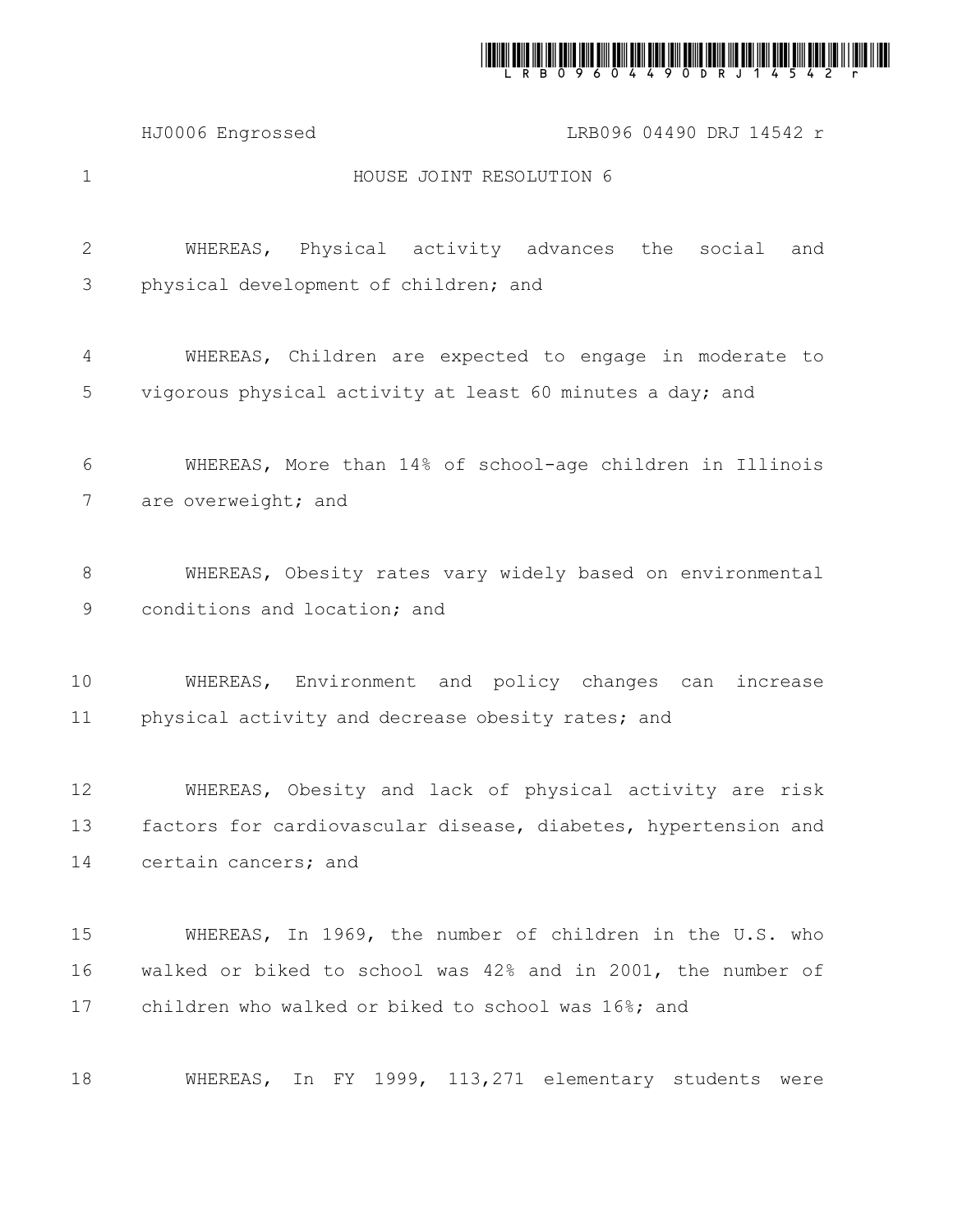transported less than 1.5 miles to/from home to school; and 1 HJ0006 Engrossed -2- LRB096 04490 DRJ 14542 r

WHEREAS, In FY 2009, 159,591 elementary students were transported less than 1.5 miles to/from home to school; and 2 3

WHEREAS, That translates to a 41% increase in the number of students transported less than 1.5 miles to/from home to school in one decade; and 4 5 6

WHEREAS, The number of students transported at least 1.5 miles to/from home to school increased only 8% in the same time period; and 7 8 9

WHEREAS, The average cost to transport a single child to and from school for one school year is more than \$440; and 10 11

WHEREAS, More than 1.1 million elementary and high school students are transported each day by bus to and from public schools in Illinois; and 12 13 14

WHEREAS, More than \$850 million is spent annually on school transportation programs in Illinois; and 15 16

WHEREAS, School transportation costs have increased more than 300 percent in the last 15 years; therefore, be it 17 18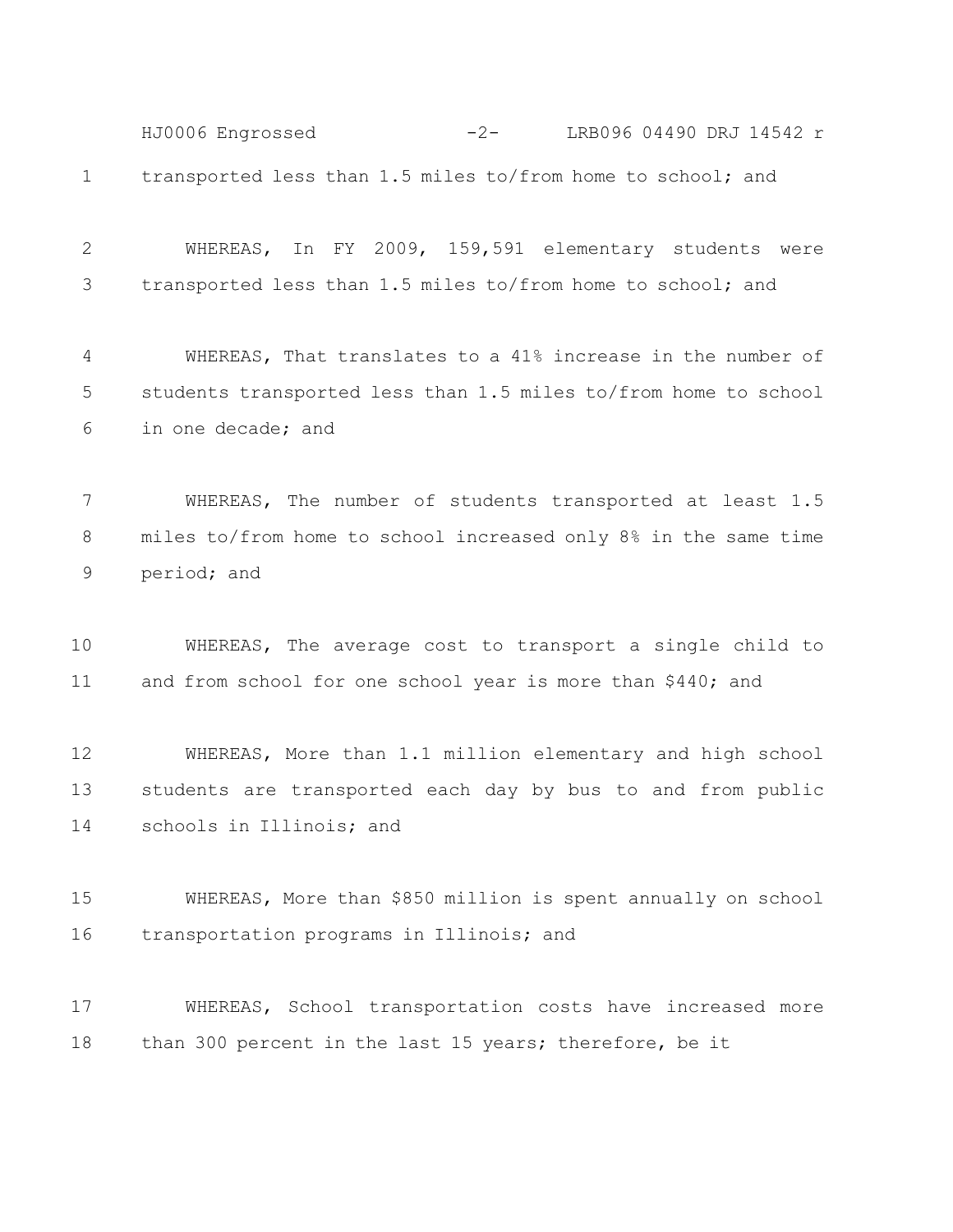RESOLVED, BY THE HOUSE OF REPRESENTATIVES OF THE NINETY-SIXTH GENERAL ASSEMBLY OF THE STATE OF ILLINOIS, THE SENATE CONCURRING HEREIN, that there is created the School Transportation Task Force, to be appointed as follows: 1 2 3 4 HJ0006 Engrossed -3- LRB096 04490 DRJ 14542 r

5 6

(1) Two members appointed by the Speaker of the House of Representatives; and

(2) Two members appointed by the Minority Leader of the House of Representatives; and 7 8

(3) Two members appointed by the President of the Senate; and 9 10

(4) Two members appointed by the Minority Leader of the Senate; and 11 12

(5) Two members representing non-profit community based transportation organizations appointed by the Governor; and 13 14 15

(6) One member representing school transportation providers appointed by the Governor; and 16 17

(7) One member representing school boards appointed by the Governor; and 18 19

(8) One member representing school administrators appointed by the Governor; and be it further 20 21

RESOLVED, That the State Superintendent of Education and the Secretary of the Department of Transportation, or their designees, may at their discretion serve on the Task Force ex officio; and be it further 22 23 24 25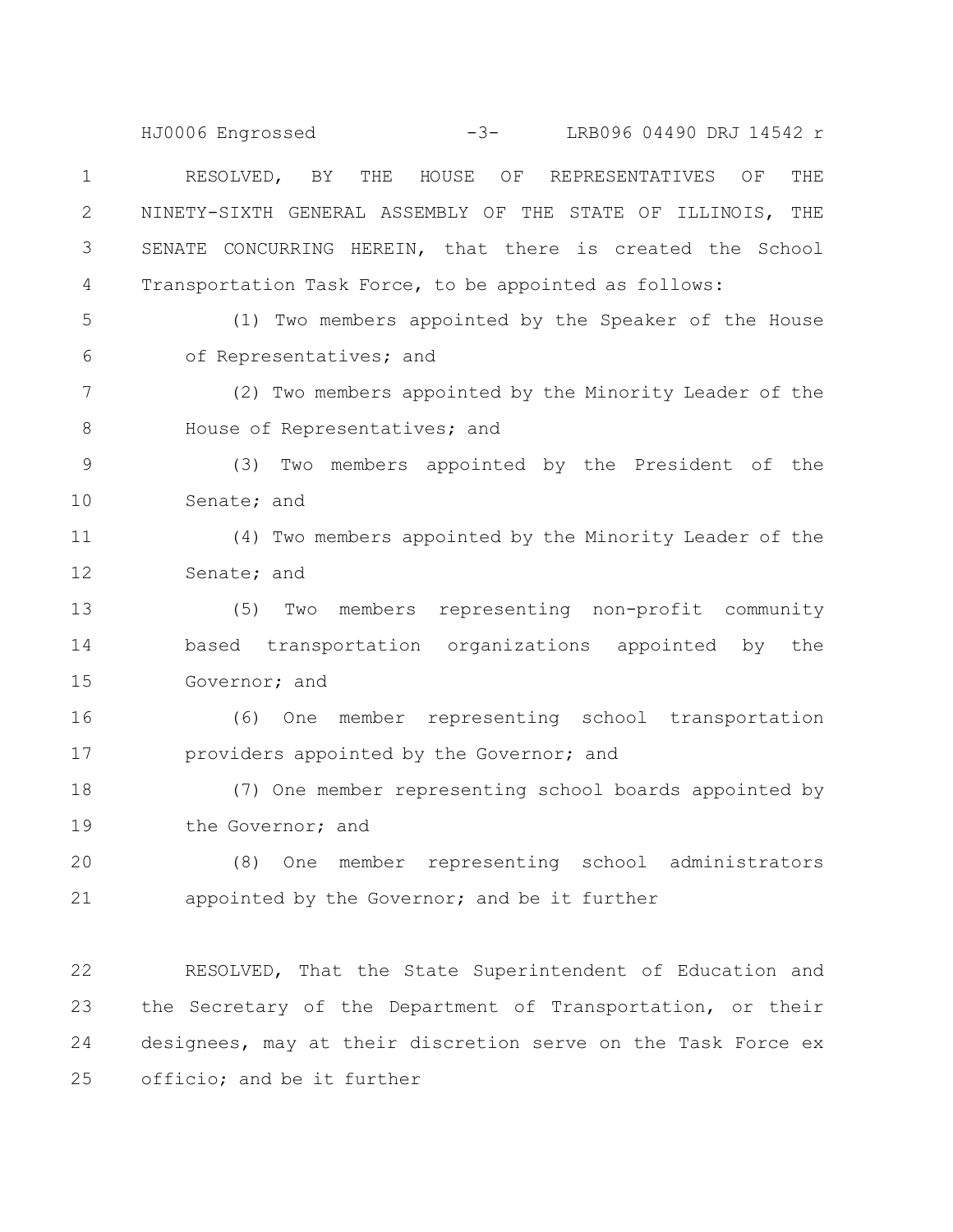HJ0006 Engrossed -4- LRB096 04490 DRJ 14542 r

RESOLVED, That all appointments shall be made no later than 45 days following adoption of this resolution; and be it further 1 2 3

RESOLVED, That the Task Force shall study the possibility of enacting legislation making changes to current transportation programs offered by the Illinois State Board of Education; and be it further 4 5 6 7

RESOLVED, That the Task Force shall choose its chair and other officers and meet at the call of the chair; and be it further 8 9 10

RESOLVED, That the members of the Task Force shall serve without compensation but shall be reimbursed for their reasonable and necessary expenses from funds appropriated for that purpose; and be it further 11 12 13 14

RESOLVED, That the Office of the Governor shall provide administrative support to the Task Force to the extent of its abilities; and be it further 15 16 17

RESOLVED, That the Task Force shall report its findings and recommendations to the Governor and General Assembly on or before June 30, 2010; and be it further 18 19 20